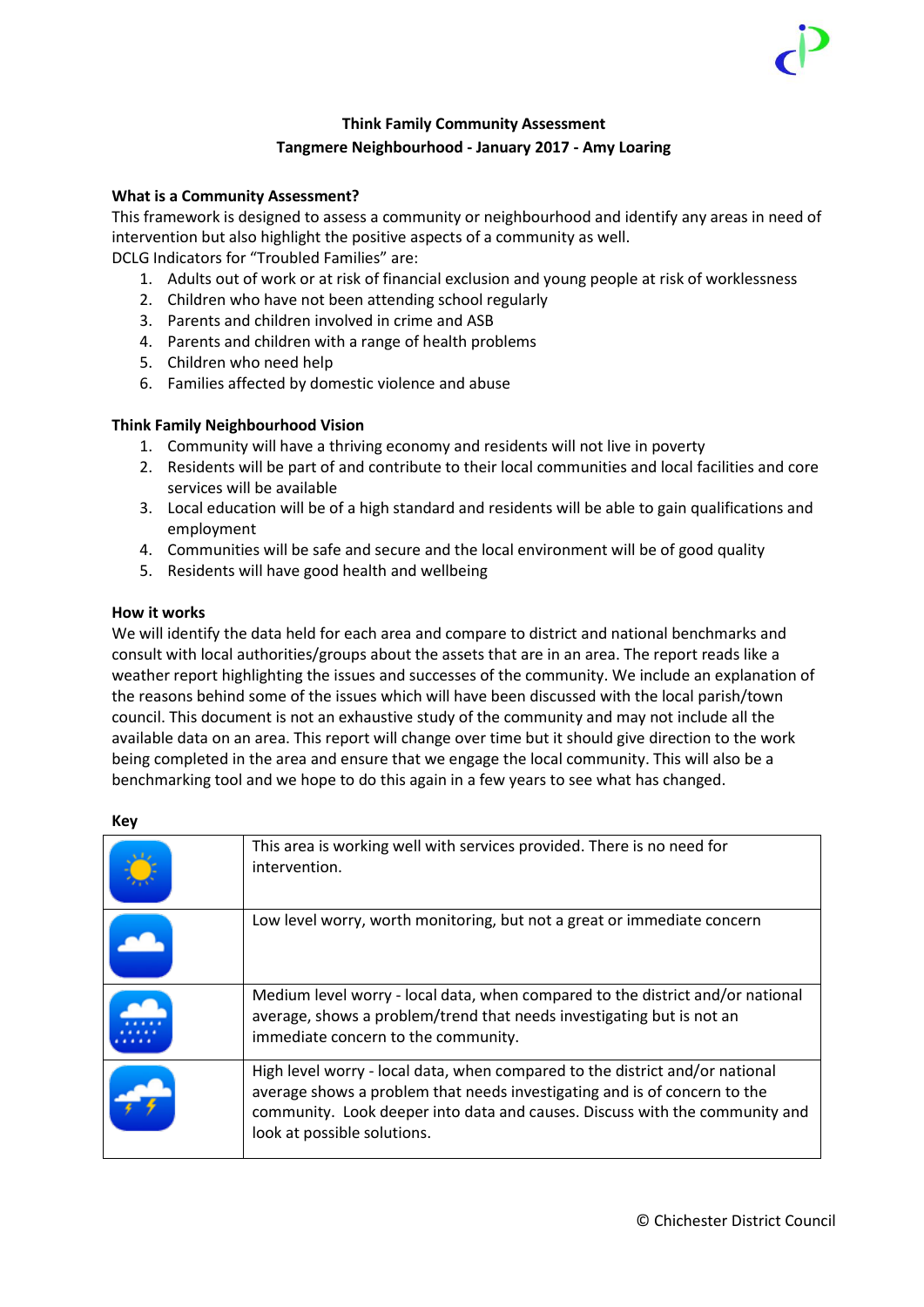

#### **What do we know about Tangmere?**

Tangmere is located in the East of Chichester District and has a population of 2,625. 12.8% of this population is aged over 65 compared to 25.5% of the district population. There is also a higher proportion of people aged 25-44 (28.9%) compared with the district average (21%). 33.9% of the Tangmere population are single/never married and 12.3% are divorced, both of these figures are higher than the district averages (27.1% and 9.3%). There is also a higher than average number of single parents, 7.8% compared to the district average of 4.6%. The majority of housing in Tangmere is owned outright with a mortgage or loan (33.3%) the proportion of social rented properties (20.1%) is higher than the district average (12.7%).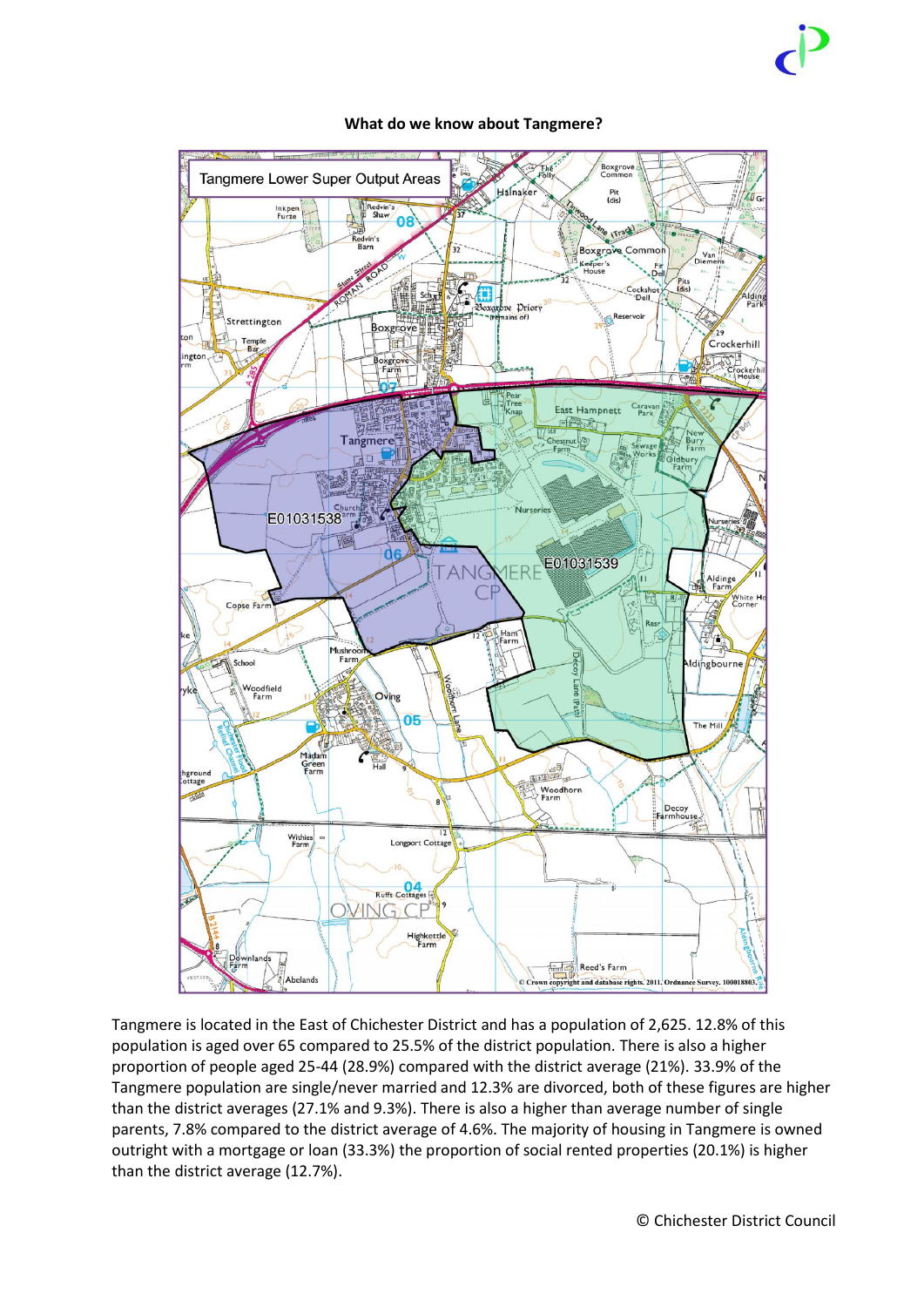

Tangmere started life as a simple, quiet, attractive rural village under the shadows of the South Downs and for many years until the last century almost the only activity it knew was farming. Then the RAF decided it was ideal for an airfield and within a decade it was completely transformed. There was the vital contribution of RAF Tangmere to the Battle of Britain and defence of the South Coast. Tangmere became a name synonymous with outstanding events of the 20th century becoming well known both nationally and internationally and as a result Tangmere attracts some 30,000 visitors each year.



The village has absorbed all these changes, the RAF growth and subsequent decline, the more recent considerable development of the late 1990's and continues to maintain its friendly rural atmosphere and be popular with residents and visitors alike.

Tangmere is a dormitory village providing homes for 2500 residents. Most of the airfield is now covered by glasshouses as would be expected in a geographical area that has a history of market farming. Most residents commute out of the village for their employment, and travel to the historic Chichester city for retail, entertainment and social activities.

Tangmere today is a small village slowly settling down after rapid growth. It needs time to set down the roots of community that bind residents together. The range of community groups that have developed in the village are a sign that the process is well under way. In the village hall the local clubs hold their meetings whilst outside children play on the equipment on the recreation field and the local tennis club book the MUGA for weekly sessions.

*From the Tangmere Parish Council website*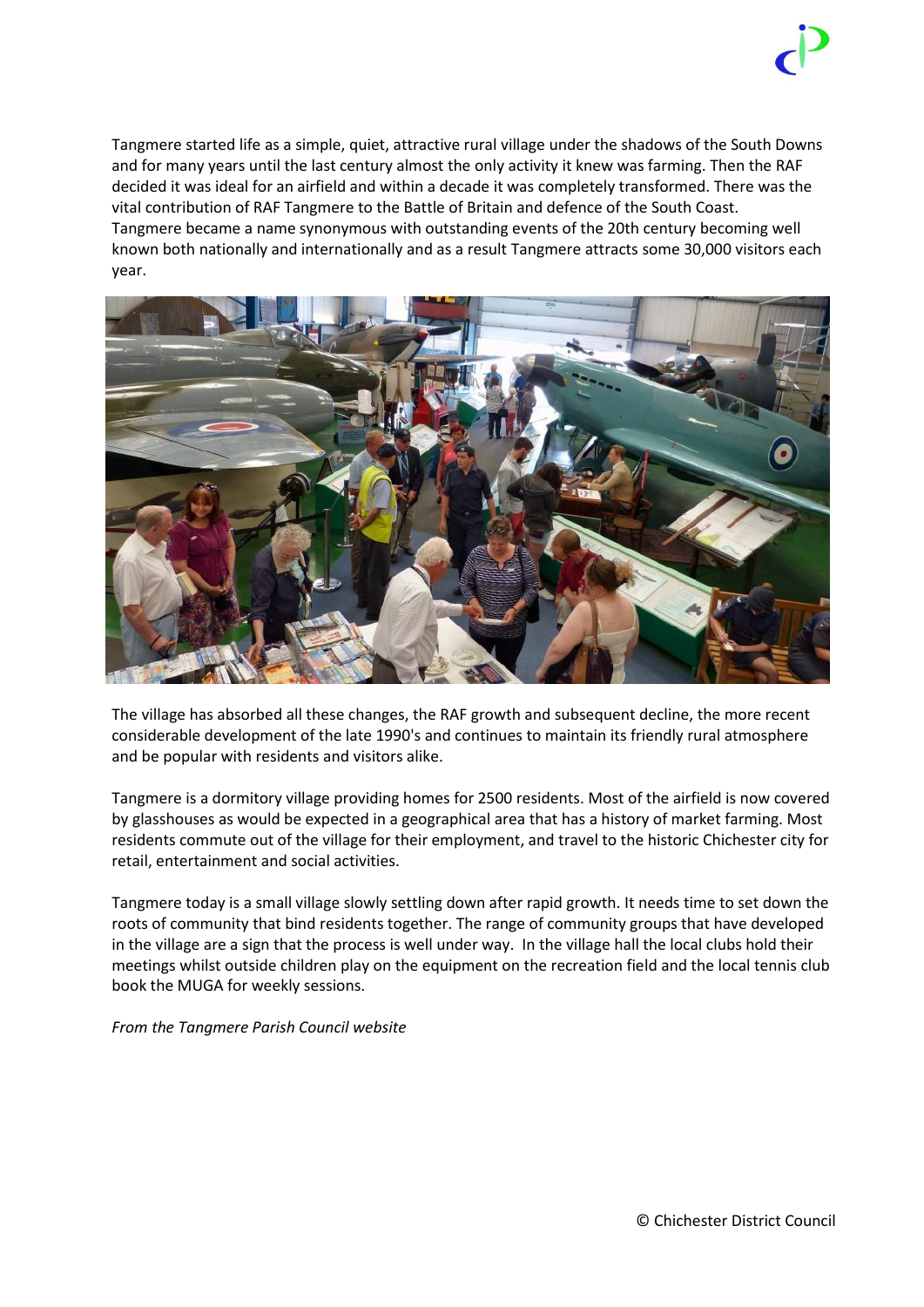

| <b>Deprivation</b>                                                                                                                            | - Areas of Tangmere are ranked in the top 10 most deprived areas in the district<br>according to the Indices of Multiple Deprivation.<br>+42.2% of people in Tangmere are in full-time employment which is higher than<br>the district and national averages (34.4% and 38.6%) |
|-----------------------------------------------------------------------------------------------------------------------------------------------|--------------------------------------------------------------------------------------------------------------------------------------------------------------------------------------------------------------------------------------------------------------------------------|
| <b>Economically</b><br>$inactive -$<br>Long-term<br>sick or                                                                                   | - In Tangmere the proportion of people who are economically inactive because of a<br>long-term sickness or disability (3.1%) is slightly higher than the district average of<br>$2.4\%$ .                                                                                      |
| disabled.                                                                                                                                     | - There is a slightly higher than average proportion of people who are economically<br>inactive because they are looking after their home or family, 5.2% compared with<br>the district average of 4.2%.                                                                       |
| - The number of unemployed people aged 50-74 is also above average with 1.2%<br>compared to 0.7% for both the district and regional averages. |                                                                                                                                                                                                                                                                                |
|                                                                                                                                               | - Tangmere ward has 5.7% of 16-18 year olds categorised as Not in Education<br>Employment or Training, which is higher than the district (2.7%) and county (3.2%).                                                                                                             |
|                                                                                                                                               | This section is classified as high level worry however, in this case the points made<br>are not problems to be solved but issues to be highlighted for discussion and the<br>potential for measures put into place to support these groups.                                    |

#### **1. Aim: Community will have a thriving economy and residents will not live in poverty**

#### **2. Aim: Residents will be part of, and contribute to, their local communities, and local facilities will be available**

| <b>Transport</b> | ٠<br>$\bullet$<br>Transport Ltd.'                                                                                                                                                           | The closest train station is Chichester $-$ which is just over 3 miles away<br>Bus service no.55 Stagecoach - hourly. £6.10 adult return to Chichester.<br>There is also a community transport service $-$ 'Sammy Community |  |  |
|------------------|---------------------------------------------------------------------------------------------------------------------------------------------------------------------------------------------|-----------------------------------------------------------------------------------------------------------------------------------------------------------------------------------------------------------------------------|--|--|
| <b>Amenities</b> | Have<br>Allotments<br>Church & church hall<br>Graveyard<br>Community centre<br>Day centre<br>Museum<br>٠<br><b>Outdoor recreation areas</b><br>2 youth groups<br>Sports facility<br>Dentist | Do not have but would like<br>Scout hut<br>Sports centre (including meeting<br>rooms and a social venue)<br>Broadband coverage<br>$\bullet$<br>Large community centre<br><b>Additional allotments</b>                       |  |  |
|                  | <b>Doctors Surgery</b><br>3 nurseries/pre-schools<br>Post Office<br>Supermarkets (small)                                                                                                    |                                                                                                                                                                                                                             |  |  |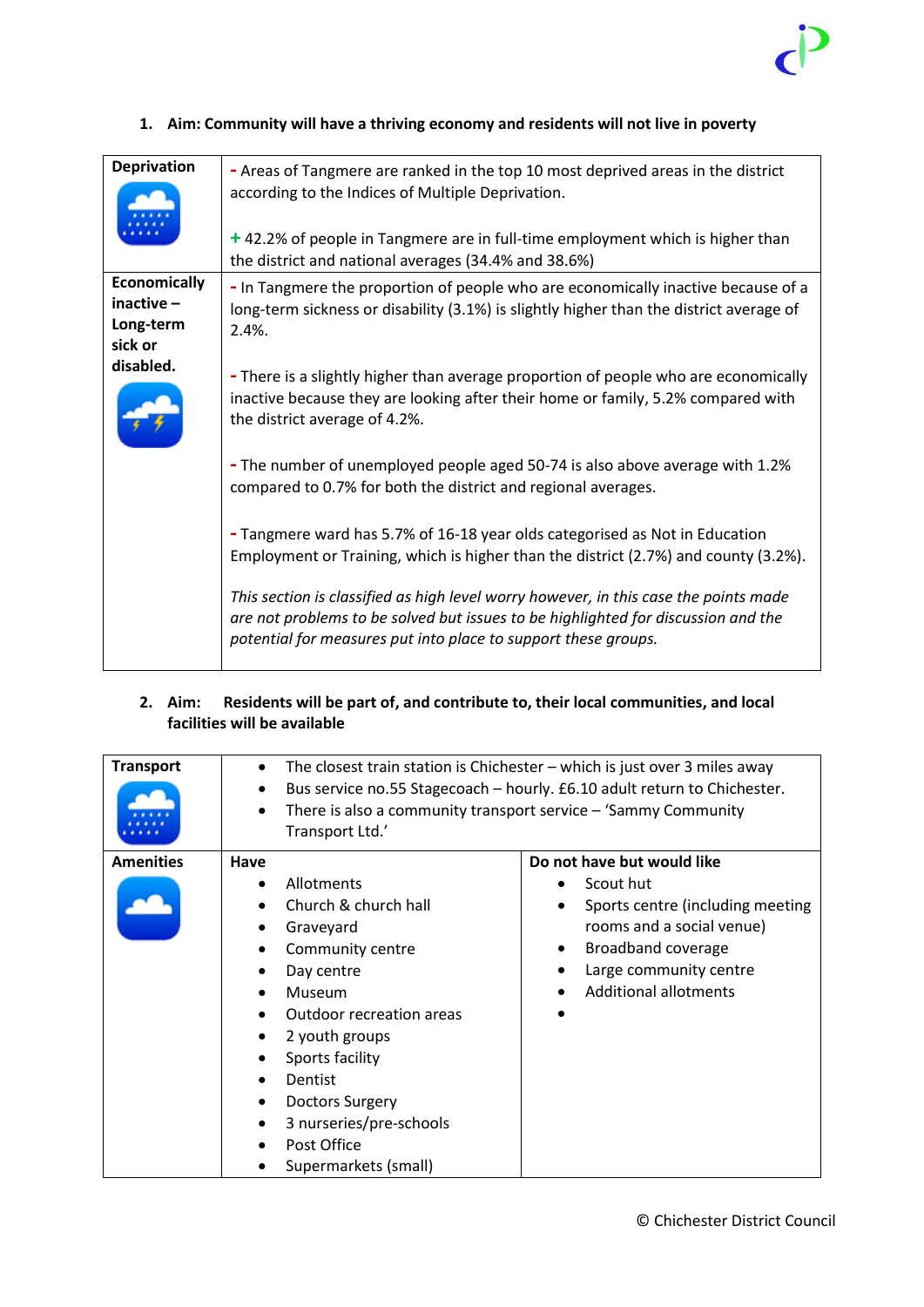## $\vec{c}$

|                                     | Petrol station<br>$\bullet$                                                                                                                                                                                                                                                                                       |                                                                                     |  |  |  |
|-------------------------------------|-------------------------------------------------------------------------------------------------------------------------------------------------------------------------------------------------------------------------------------------------------------------------------------------------------------------|-------------------------------------------------------------------------------------|--|--|--|
| <b>Community</b><br><b>Activity</b> | + Neighbourhood Watch, Tangmere Action Group (TAG), Tangmere Community<br>Garden, Tuesday Group (Senior citizen group)                                                                                                                                                                                            |                                                                                     |  |  |  |
|                                     | - Only 33.6% of respondents from Tangmere ward felt strongly that they belong to<br>their immediate neighbourhood - this is significantly lower than the district<br>average of 67% and the lowest percentage in the district. It is also lower than the<br>averages for West Sussex, the South East and England. |                                                                                     |  |  |  |
|                                     | + 32.2% of respondents from Tangmere wanted to be more involved in decisions<br>affecting their local area – which is significantly higher than the district average<br>$(27.9\%).$                                                                                                                               |                                                                                     |  |  |  |
|                                     | In the Tangmere Parish Neighbourhood Plan there is reference to the development<br>Census 22.8% of Tangmere's housing is social rented compared to 14.9% in the<br>district and 13.7% in the South East.                                                                                                          | of 100 new homes by 2020 and the housing need in the area. According to the 2011    |  |  |  |
|                                     | those in privately owned properties - potential development in the area could<br>exacerbate these issues.                                                                                                                                                                                                         | There is anecdotal evidence of a disconnect between residents in social housing and |  |  |  |

#### **3. Aim: Local education will be to a high standard and residents will be able to gain qualifications**

| Primary                                                       |                                                                                                                                                                                                                                                                                                                                                                |  |  |
|---------------------------------------------------------------|----------------------------------------------------------------------------------------------------------------------------------------------------------------------------------------------------------------------------------------------------------------------------------------------------------------------------------------------------------------|--|--|
|                                                               | + Tangmere Primary Academy 2 - Good                                                                                                                                                                                                                                                                                                                            |  |  |
| <b>Schools</b>                                                |                                                                                                                                                                                                                                                                                                                                                                |  |  |
|                                                               | - The percentage of pupils who are classed as persistently absent is 4.3% which is<br>over twice as much as the national average. A pupil is classed as persistently absent<br>when pupils are missing from 15% or more of the mornings or afternoons they<br>could attend. For most pupils this means missing 56 or more mornings or<br>afternoons in a year. |  |  |
| Secondary                                                     | + The closest schools are Westbourne House School (no Ofsted rating), Chichester                                                                                                                                                                                                                                                                               |  |  |
| <b>School</b>                                                 | Free School (2 – Good) and Ormiston Six Villages Academy (4 – Inadequate).                                                                                                                                                                                                                                                                                     |  |  |
|                                                               | + In the Tangmere Parish Neighbourhood Plan in connection with the development<br>of new homes there is talk of a new secondary school which would serve the<br>additional population.                                                                                                                                                                         |  |  |
| Further                                                       | $+$ Nearest facility for A levels/ technical & vocational qualifications/apprenticeships                                                                                                                                                                                                                                                                       |  |  |
| Education<br>/ FE is Chichester College (around 3 miles away) |                                                                                                                                                                                                                                                                                                                                                                |  |  |
|                                                               | + The College offers a range of Adult Education including courses for leisure and<br>pleasure. Some basic skills training is only available at Northbrook college in<br>Worthing.                                                                                                                                                                              |  |  |
| <b>Qualifications</b>                                         | + 15.6% of the population have no qualifications which is lower than the district                                                                                                                                                                                                                                                                              |  |  |
|                                                               | average of 19.5%<br>= 28.3% have level 4 qualifications compared to the district average of 32.4%                                                                                                                                                                                                                                                              |  |  |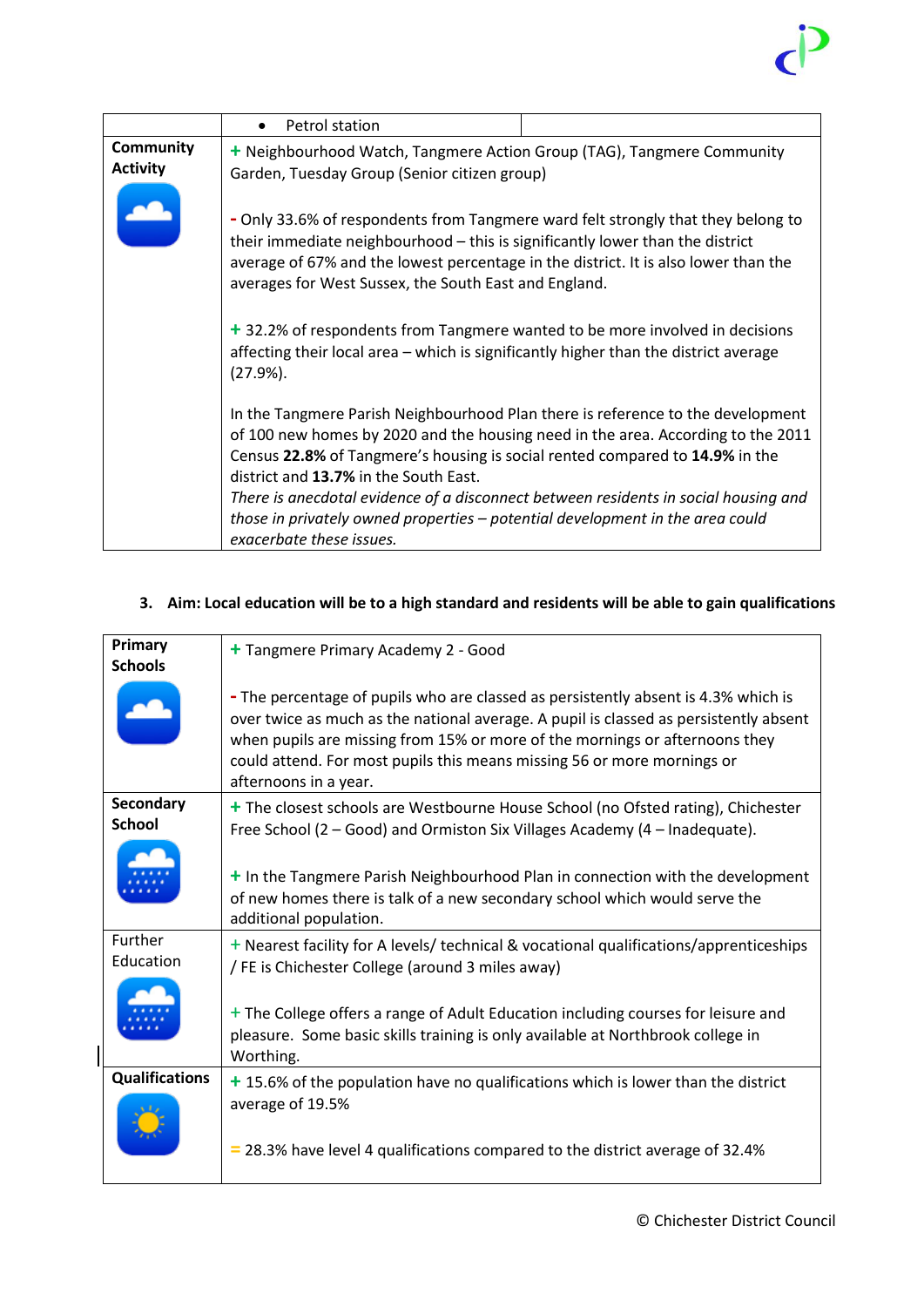

#### **4. Aim: Communities will be safe and secure and the local environment will be of good quality**





**Information from: Ukcrimestats.com** Please note: the crime statistics shown in the chart above encompass Tangmere but also areas which lie south of the boundaries that Chichester District Council officially classify as Tangmere.

#### **5. Aim: Residents will have good health and wellbeing**

| General<br><b>Health</b> | + The percentage of people in Tangmere who feel their health is very good is 49.6%<br>which is higher than district (47.6%), regional (49%) and national (47.2%) averages.        |  |  |  |  |
|--------------------------|-----------------------------------------------------------------------------------------------------------------------------------------------------------------------------------|--|--|--|--|
|                          | - The Under 18 Conception Rate (Per 1000 15-17 year olds), rates are considerably<br>higher for this category at 41.5 compared to the district (28) and county (34.1)<br>figures. |  |  |  |  |
|                          | -26.4% of children live poverty compared to 12.2% in the district.                                                                                                                |  |  |  |  |
|                          | - Tangmere has a higher than average number of homes having one less room than<br>required.                                                                                       |  |  |  |  |
| <b>Unpaid</b>            | + Tangmere does not have as many unpaid carers as other areas which could be due                                                                                                  |  |  |  |  |
| carers                   | to a higher number of people aged 25-44 in the area.                                                                                                                              |  |  |  |  |
|                          | 1-19 hours a week $-$ Tangmere 6.1%, District $-7.8\%$                                                                                                                            |  |  |  |  |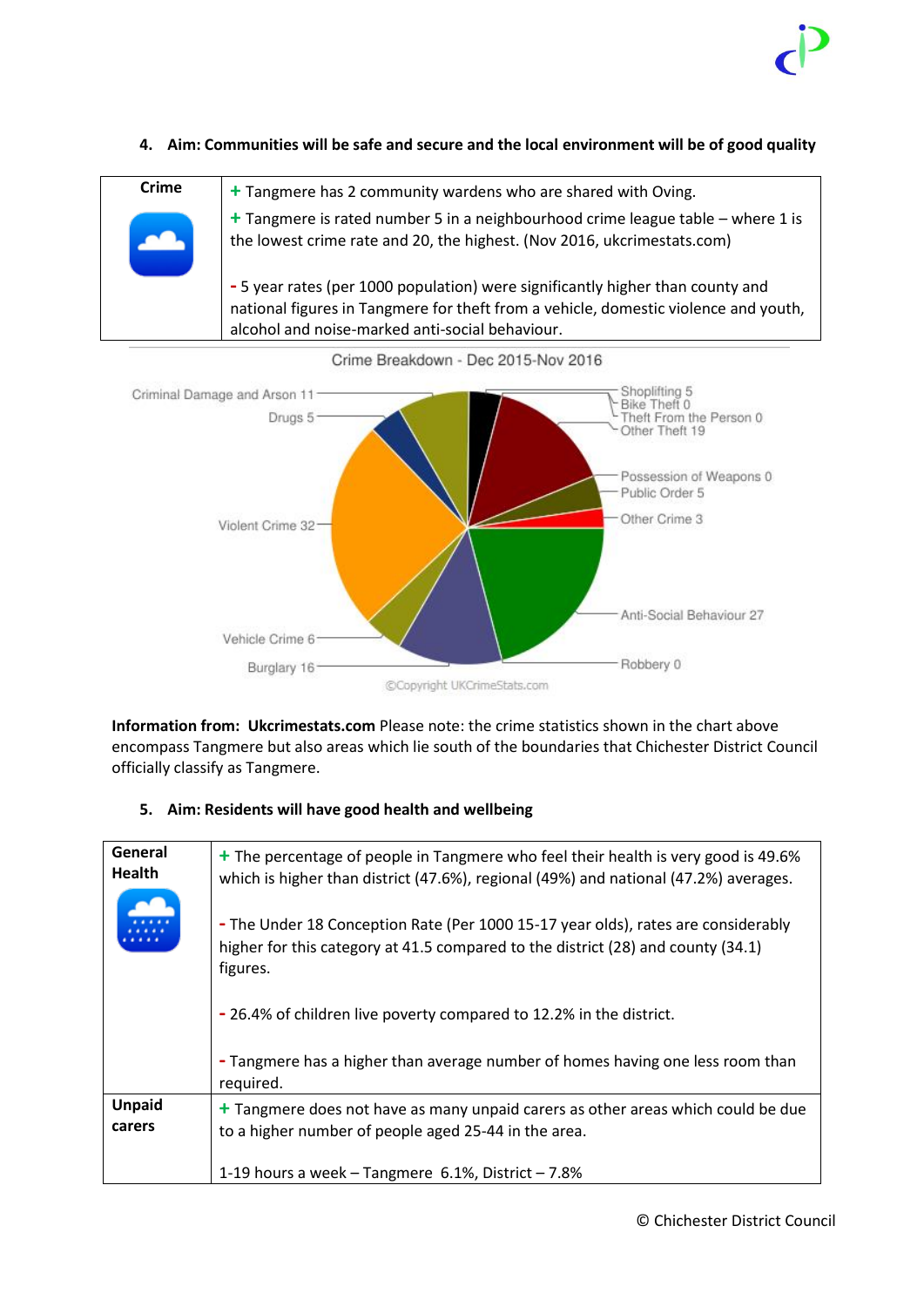# $\vec{c}$

|                                        | 20-49 hours a week - Tangmere 1.3%, District - 1.1%                                                                                                                                                                                                                                                                                                       |
|----------------------------------------|-----------------------------------------------------------------------------------------------------------------------------------------------------------------------------------------------------------------------------------------------------------------------------------------------------------------------------------------------------------|
|                                        | 50 or more hours a week - Tangmere 2.2%, District 2.1%                                                                                                                                                                                                                                                                                                    |
| <b>Access to</b><br>health<br>services | = St Richards Hospital is around 3 miles away                                                                                                                                                                                                                                                                                                             |
|                                        | - 60% (target 75%) of the life threatening calls are responded to in 8 minutes or less.<br>Median response time is 6:51.                                                                                                                                                                                                                                  |
| <b>Access to</b><br>green space        | The following assessment of open space has been taken from the Tangmere Parish<br>Neighbourhood Plan:                                                                                                                                                                                                                                                     |
| and leisure<br>services                | "In looking at the quality of open space, Tangmere was identified as having a number<br>of poor quality amenities and the natural green space in Meadow Way, Tangmere<br>has been identified as an area in need of improvement. There are twelve sites<br>identified in the table of Quality of sites, each have been scored from A to D.<br>Play spaces; |
|                                        | + Garland Square - B                                                                                                                                                                                                                                                                                                                                      |
|                                        | + Hampden Place - B                                                                                                                                                                                                                                                                                                                                       |
|                                        | <b>Amenity Open Space;</b>                                                                                                                                                                                                                                                                                                                                |
|                                        | - Malcolm Road/Cheshire Crescent - D                                                                                                                                                                                                                                                                                                                      |
|                                        | - Mannock Road - D                                                                                                                                                                                                                                                                                                                                        |
|                                        | + Junction Tangmere Rd/Chestnut Walk - B                                                                                                                                                                                                                                                                                                                  |
|                                        | + Churchwood Drive - B                                                                                                                                                                                                                                                                                                                                    |
|                                        | $+$ Community orchard adjacent to the allotment $-$ B<br>Allotments;                                                                                                                                                                                                                                                                                      |
|                                        | + Haleybridge walk allotments - A                                                                                                                                                                                                                                                                                                                         |
|                                        | Natural;                                                                                                                                                                                                                                                                                                                                                  |
|                                        | - Meadow Way - D                                                                                                                                                                                                                                                                                                                                          |
|                                        | + Grass bank and memorial woodland adjacent to allotments - B"                                                                                                                                                                                                                                                                                            |

### **6. SWOT analysis of the community**

| <b>Strengths</b> |                                                                                                       |           | Weaknesses                                                                                                     |  |
|------------------|-------------------------------------------------------------------------------------------------------|-----------|----------------------------------------------------------------------------------------------------------------|--|
|                  | Tangmere has a strong and<br>interesting history which has been                                       |           | Some of Tangmere's key amenities<br>are in Chichester city, just over 3                                        |  |
|                  | well utilised with Tangmere Military<br><b>Aviation Museum</b>                                        |           | miles away - these include further<br>education and secondary school                                           |  |
| $\bullet$        | There are several community<br>groups in Tangmere and almost a<br>third of residents said they wanted |           | facilities, train station and hospital<br>which is a £6.10 adult return bus<br>journey away                    |  |
|                  | to be more involved in their<br>community<br>There are two Community Wardens                          | $\bullet$ | It is felt that the community centre<br>is not big enough to serve the<br>groups or activities that would like |  |
|                  | and overall levels of crime are quite<br>low                                                          |           | to use it (CFA)<br>There is anecdotal evidence to                                                              |  |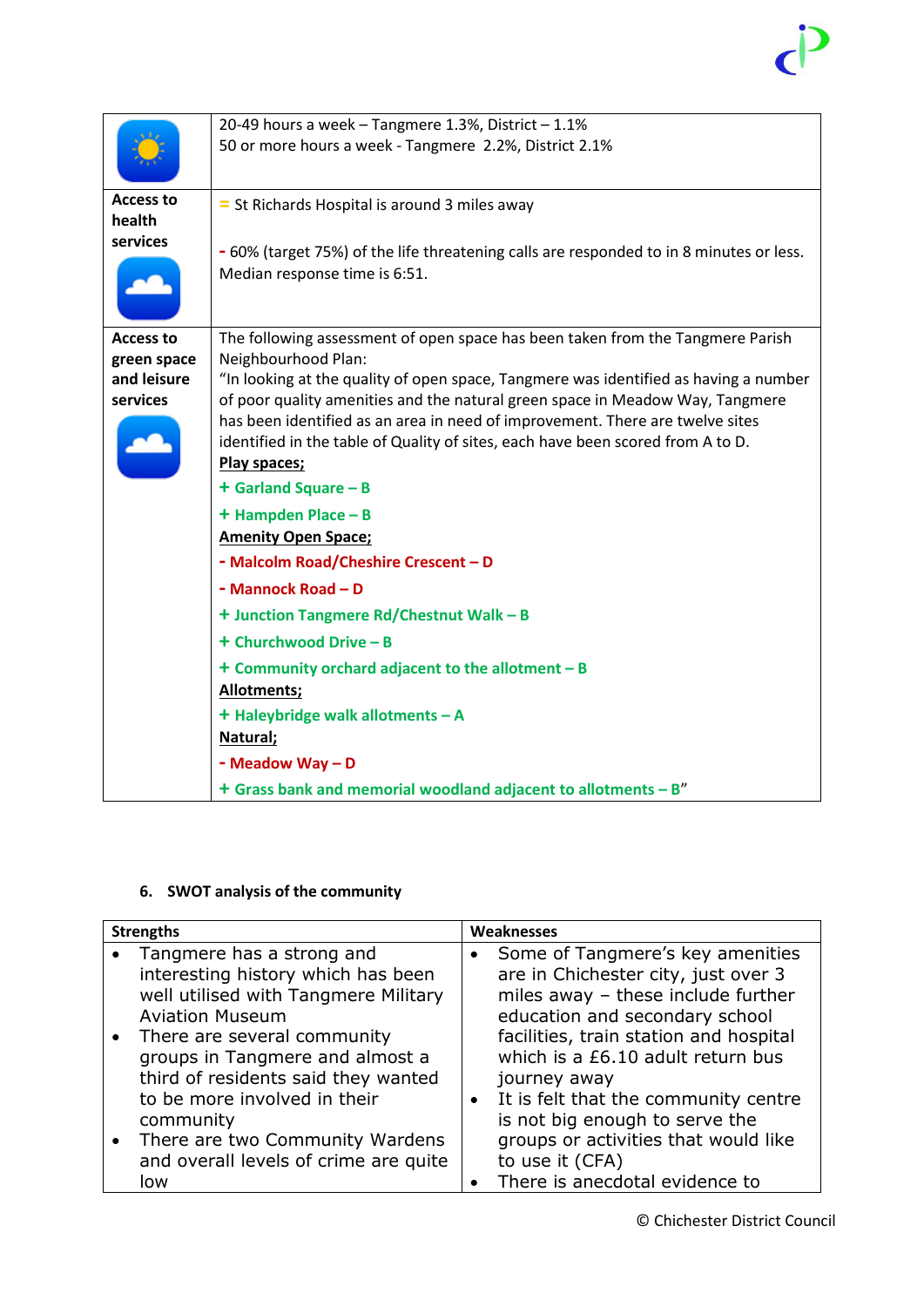| $\bullet$<br>$\bullet$ | There is a high percentage of<br>residents in good health or very<br>good health<br>7 out of 10 green open spaces in<br>Tangmere are rated 'A' or 'B'<br>Tangmere has good primary school<br>facilities with Tangmere Primary<br>Academy receiving a 'Good' Oftsed<br>rating.                                                                                                                                                                                                                                                                                                                                                                                                                                                                                                                                                                                                                                                                                                                                                             | $\bullet$              | suggest the sense of community<br>spirit may be disjointed which could<br>be due, in part, to the sense of<br>separation between residents who<br>rent socially and those who<br>privately own or rent their property<br>There seems to be a high level of<br>deprivation among young people -<br>the level of children in poverty is<br>high, as is the under 18 conception<br>rate.                                                                                                                                                         |
|------------------------|-------------------------------------------------------------------------------------------------------------------------------------------------------------------------------------------------------------------------------------------------------------------------------------------------------------------------------------------------------------------------------------------------------------------------------------------------------------------------------------------------------------------------------------------------------------------------------------------------------------------------------------------------------------------------------------------------------------------------------------------------------------------------------------------------------------------------------------------------------------------------------------------------------------------------------------------------------------------------------------------------------------------------------------------|------------------------|-----------------------------------------------------------------------------------------------------------------------------------------------------------------------------------------------------------------------------------------------------------------------------------------------------------------------------------------------------------------------------------------------------------------------------------------------------------------------------------------------------------------------------------------------|
|                        | <b>Opportunities</b>                                                                                                                                                                                                                                                                                                                                                                                                                                                                                                                                                                                                                                                                                                                                                                                                                                                                                                                                                                                                                      |                        | <b>Threats</b>                                                                                                                                                                                                                                                                                                                                                                                                                                                                                                                                |
|                        | With the planned development of<br>100 new homes by 2020 (Tangmere<br>Neighbourhood Plan), there is the<br>potential for funding through the<br>Community Infrastructure Levy and<br>the New Homes Bonus grant<br>scheme (provided this is still<br>available) this will provide the<br>opportunity to develop the facilities<br>which residents travel to Chichester<br>city for at present<br>Just under one third of residents<br>said they would like to be more<br>involved in their community - this is<br>something to capitalise on in<br>bringing the community together<br>and creating strong community<br>spirit in Tangmere<br>The Community Wardens present<br>the opportunity to engage with<br>young people and gauge what they<br>would like to see in Tangmere for<br>their age group<br>Improving upon the green, open<br>spaces which haven't been rated<br>highly is a good opportunity to get<br>different types of people in the<br>community involved in improving<br>Tangmere and its community<br>relationship. | $\bullet$<br>$\bullet$ | The planned development of new<br>homes could exacerbate perceived<br>issues of a split community<br>If the community centre is not big<br>enough to serve the groups and<br>residents who wish to use it there is<br>a danger of losing some of the<br>existing community groups (CFA)<br>The higher than average rate of<br>under 18 conceptions combined<br>with the high proportion of children<br>in poverty could lead to a cycle of<br>poverty for young parents. Perhaps<br>support and preventative measures<br>could be considered. |

### **7. Overall conclusion**

Tangmere Action group (TAG) is working towards three strands: Identity, Projects and Events which bring the village together. These strands have been identified as a way to better support and serve the community. Members of the parish council feel that 'the connection to the place' i.e. the village is something that can be lacking. This is why the community has been involved in road-naming, as well as the fete and our annual Christmas tree event. Seeing the community together in